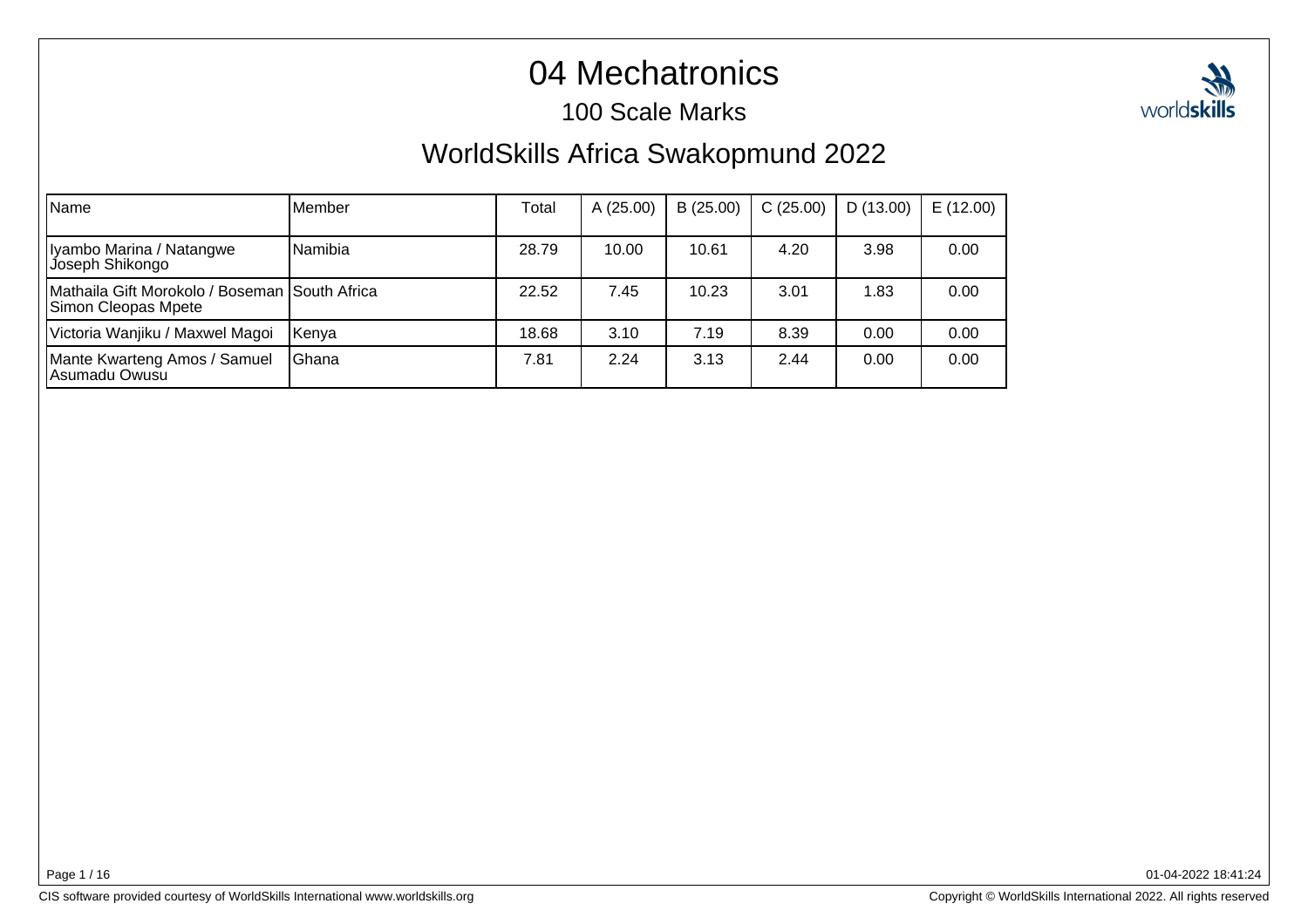# 05 Mechanical Engineering CAD

100 Scale Marks

### WorldSkills Africa Swakopmund 2022

| <b>Name</b>       | IMember      | Total | A (30.00) | B (30.00) | C(20.00) | $\vert$ D (20.00) |
|-------------------|--------------|-------|-----------|-----------|----------|-------------------|
| Louis Morgan      | Ghana        | 23.24 | 6.00      | 2.00      | 3.16     | 12.08             |
| Makgareetsa Simon | South Africa | 23.15 | 8.00      | 1.00      | 7.48     | 6.67              |
| Petenen Nankela   | lNamibia     | 7.79  | 0.00      | 1.00      | 2.87     | 3.92              |

Page 2 / 16

CIS software provided courtesy of WorldSkills International www.worldskills.org

Copyright © WorldSkills International 2022. All rights reserved

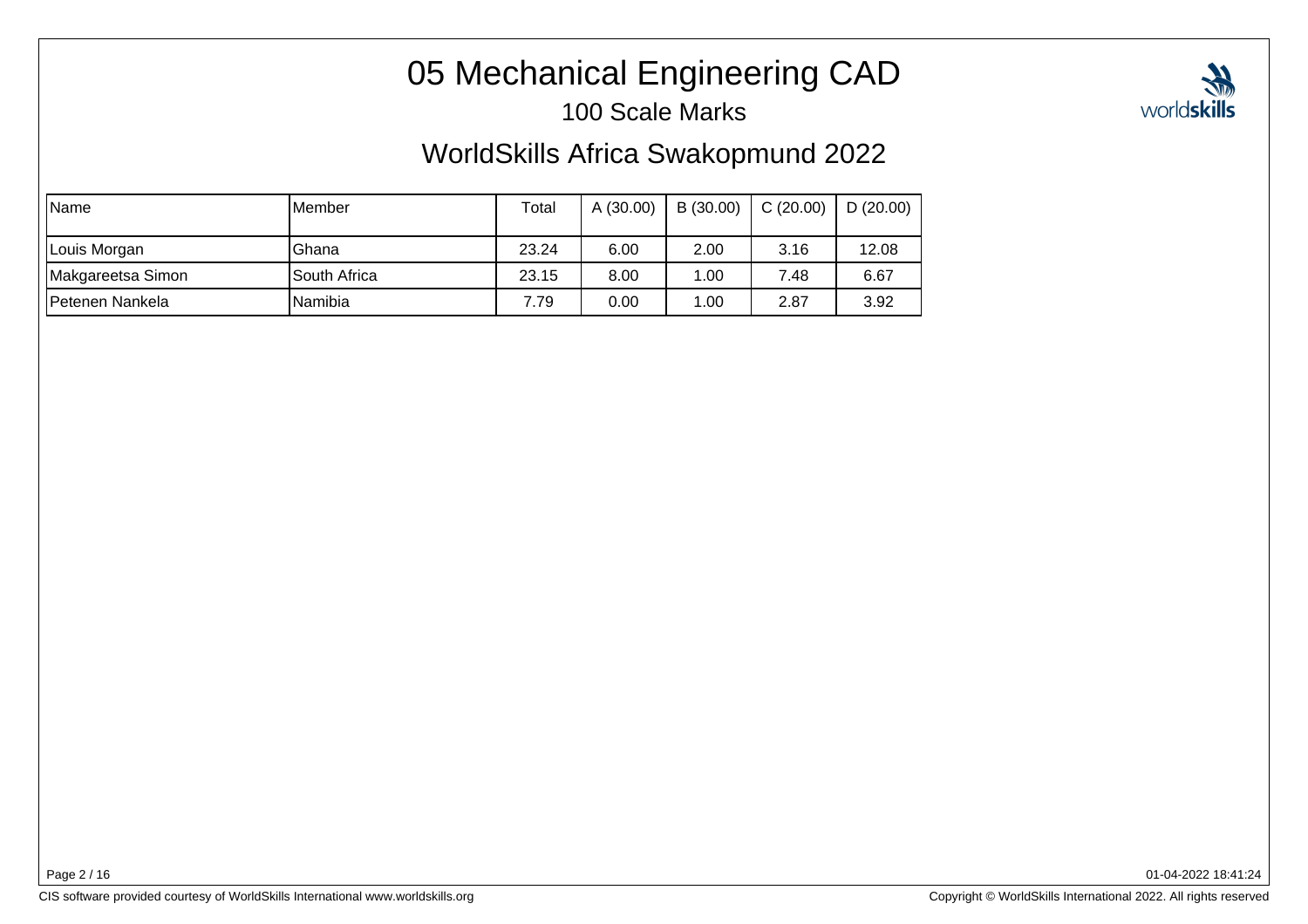# 10 Welding

100 Scale Marks

## WorldSkills Africa Swakopmund 2022

| Name               | Member                    | Total | A (55.00) | B (15.00) | C(9.00) | D(21.00) |
|--------------------|---------------------------|-------|-----------|-----------|---------|----------|
|                    |                           |       |           |           |         |          |
| Janvier Nizeyimana | lRwanda                   | 51.96 | 37.96     | 7.00      | 7.00    | 0.00     |
| Mutombo Kamanga    | Democratic Republic Congo | 48.17 | 39.17     | 1.00      | 7.00    | 1.00     |
| lipinge Anna Asser | Namibia                   | 42.31 | 33.31     | 1.00      | 7.00    | 1.00     |
| Nhlanhla Kuhlase   | South Africa              | 39.36 | 26.36     | 1.00      | 9.00    | 3.00     |
| Baguma Amon        | Uganda                    | 37.99 | 32.99     | 1.00      | 4.00    | 0.00     |
| Christopher Appiah | Ghana                     | 32.76 | 22.76     | 1.00      | 9.00    | 0.00     |
| Emmanuel Zuze      | Zambia                    | 29.35 | 24.85     | 1.00      | 3.50    | 0.00     |

Page 3 / 16

01-04-2022 18:41:24

CIS software provided courtesy of WorldSkills International www.worldskills.org

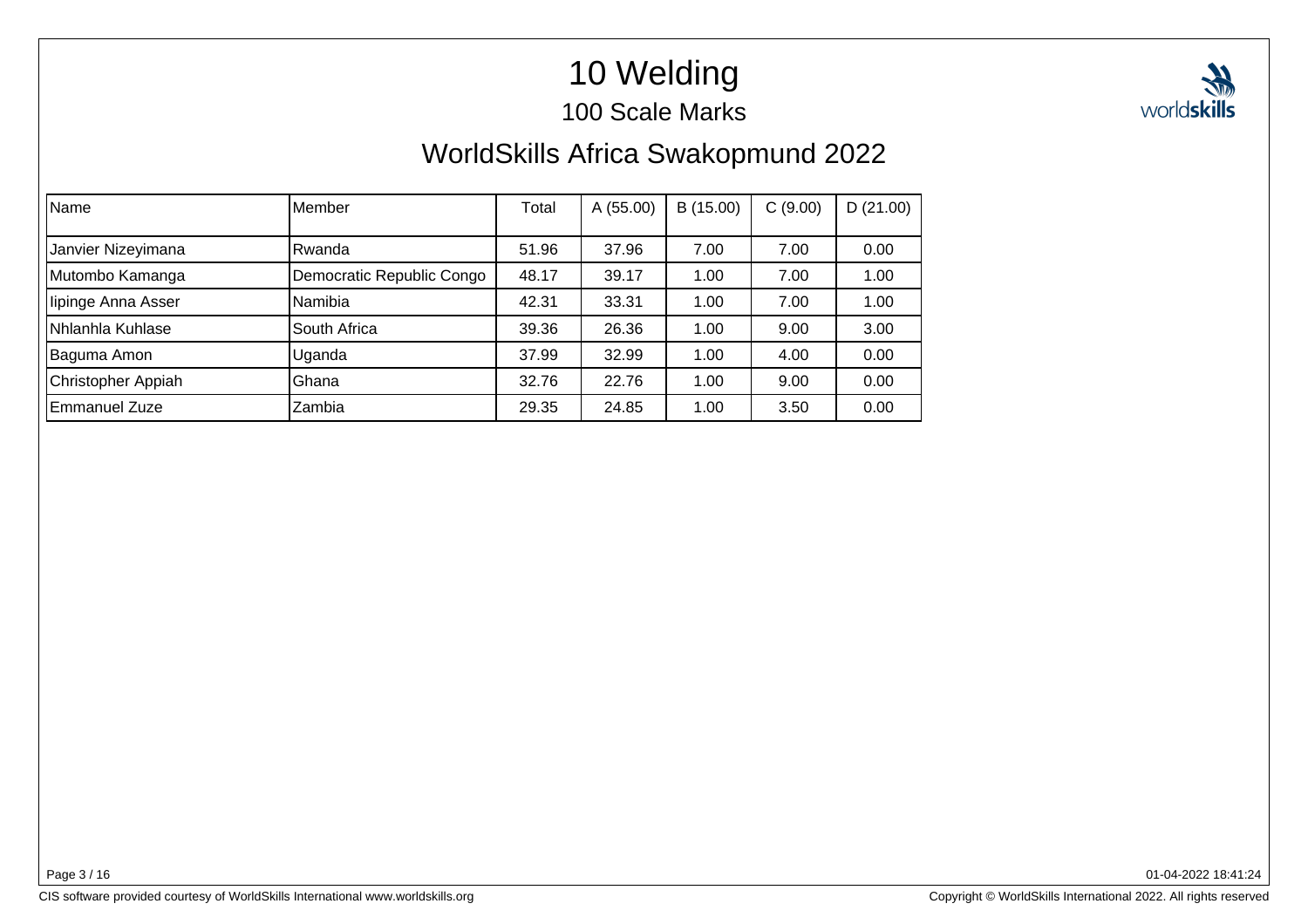# 12 Wall and Floor Tiling

#### 100 Scale Marks



| Name           | Member                    | Total | A (10.00) | B(8.00) | C(13.50) | D(9.00) | E(8.75)        | F(18.50) | G(23.75) | H(8.50) |
|----------------|---------------------------|-------|-----------|---------|----------|---------|----------------|----------|----------|---------|
| Ngoy Kahese    | Democratic Republic Congo | 69.49 | 7.02      | 5.52    | 6.90     | 6.00    | 6.75           | 13.70    | 15.10    | 8.50    |
| Lifasi Sinvula | Namibia                   | 68.61 | 5.67      | 4.44    | 9.30     | 5.70    | 775<br>، ، ، ، | 12.80    | 14.45    | 8.50    |

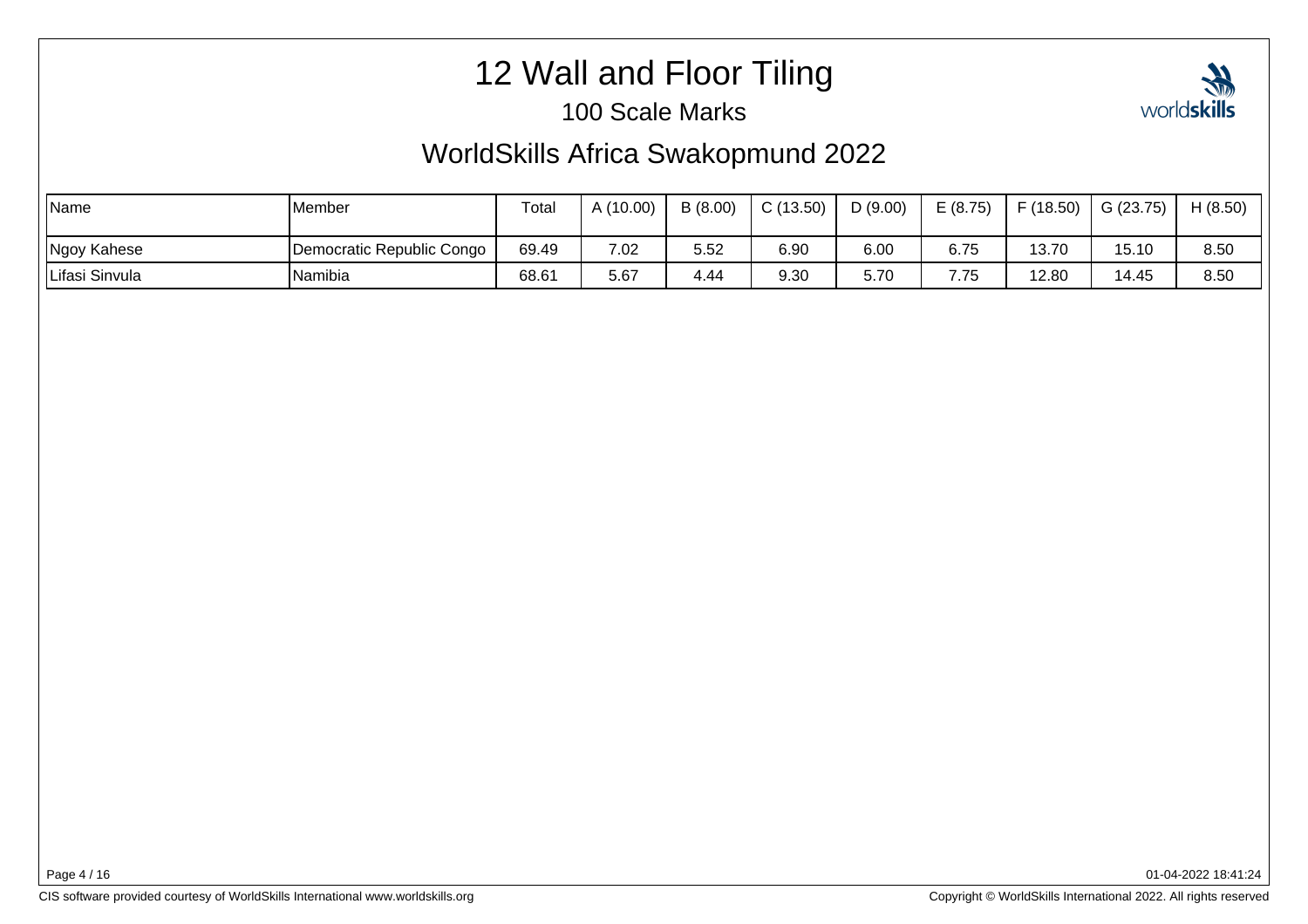# 15 Plumbing and Heating

#### 100 Scale Marks

## WorldSkills Africa Swakopmund 2022

| Name             | <b>I</b> Member | Total | A (10.00) | B (10.00) | C(10.00) | D $(40.00)$ | E(15.00) | F(15.00) |
|------------------|-----------------|-------|-----------|-----------|----------|-------------|----------|----------|
| Sphesihle Masina | South Africa    | 43.15 | 6.50      | 7.00      | .65      | 16.20       | 2.50     | 9.30     |
| Uirab Jaihran    | Namibia         | 40.12 | 4.00      | 7.00      | .65      | 14.64       | 5.25     | 7.58     |
| Elie Niyigena    | Rwanda          | 30.29 | 4.00      | 7.74      | 0.00     | 10.97       | 0.50     | 7.08     |

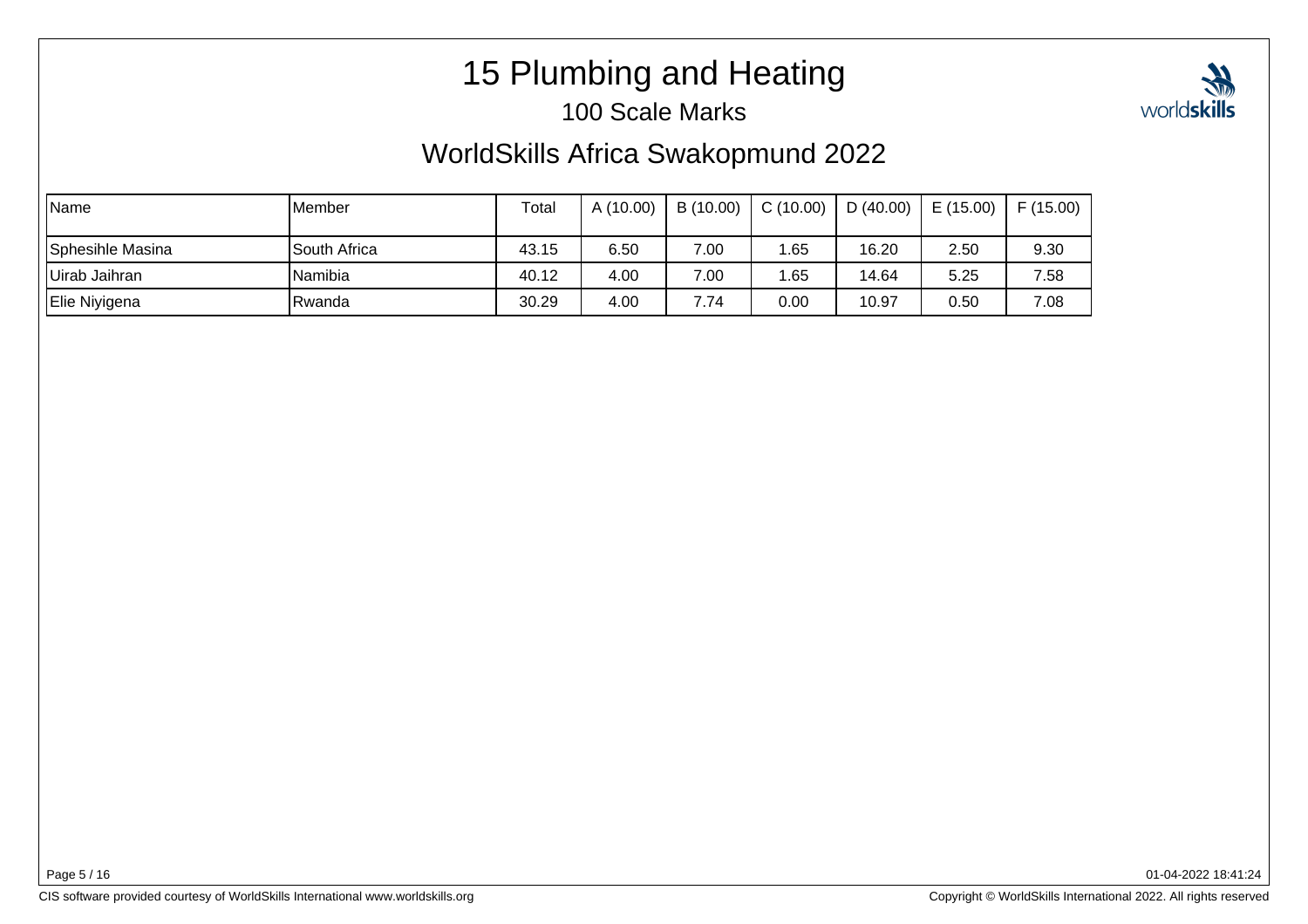## 18 Electrical Installations

#### 100 Scale Marks

### WorldSkills Africa Swakopmund 2022

| <b>Name</b>         | Member                    | Total | A(10.00) | B(20.00) | C(10.00) | D(15.00) | E(10.00) | F(15.00) | G(20.00) |
|---------------------|---------------------------|-------|----------|----------|----------|----------|----------|----------|----------|
| Antonio Hilzebecher | Namibia                   | 79.18 | 7.00     | 18.00    | 6.00     | 12.91    | 6.27     | 9.00     | 20.00    |
| Ibrahim Adam        | Ghana                     | 50.08 | 6.00     | 18.00    | 6.00     | 9.67     | 2.66     | 7.75     | 0.00     |
| David Irimaso       | Rwanda                    | 49.45 | 4.00     | 15.00    | 5.00     | 11.51    | 3.94     | 10.00    | 0.00     |
| Kasongo Yav         | Democratic Republic Congo | 38.54 | 0.00     | 14.00    | 7.00     | 10.66    | 5.88     | 1.00     | 0.00     |
| Angelo Snyders      | South Africa              | 16.21 | 0.00     | 4.00     | 4.00     | 7.24     | 0.97     | 0.00     | 0.00     |

Page 6 / 16

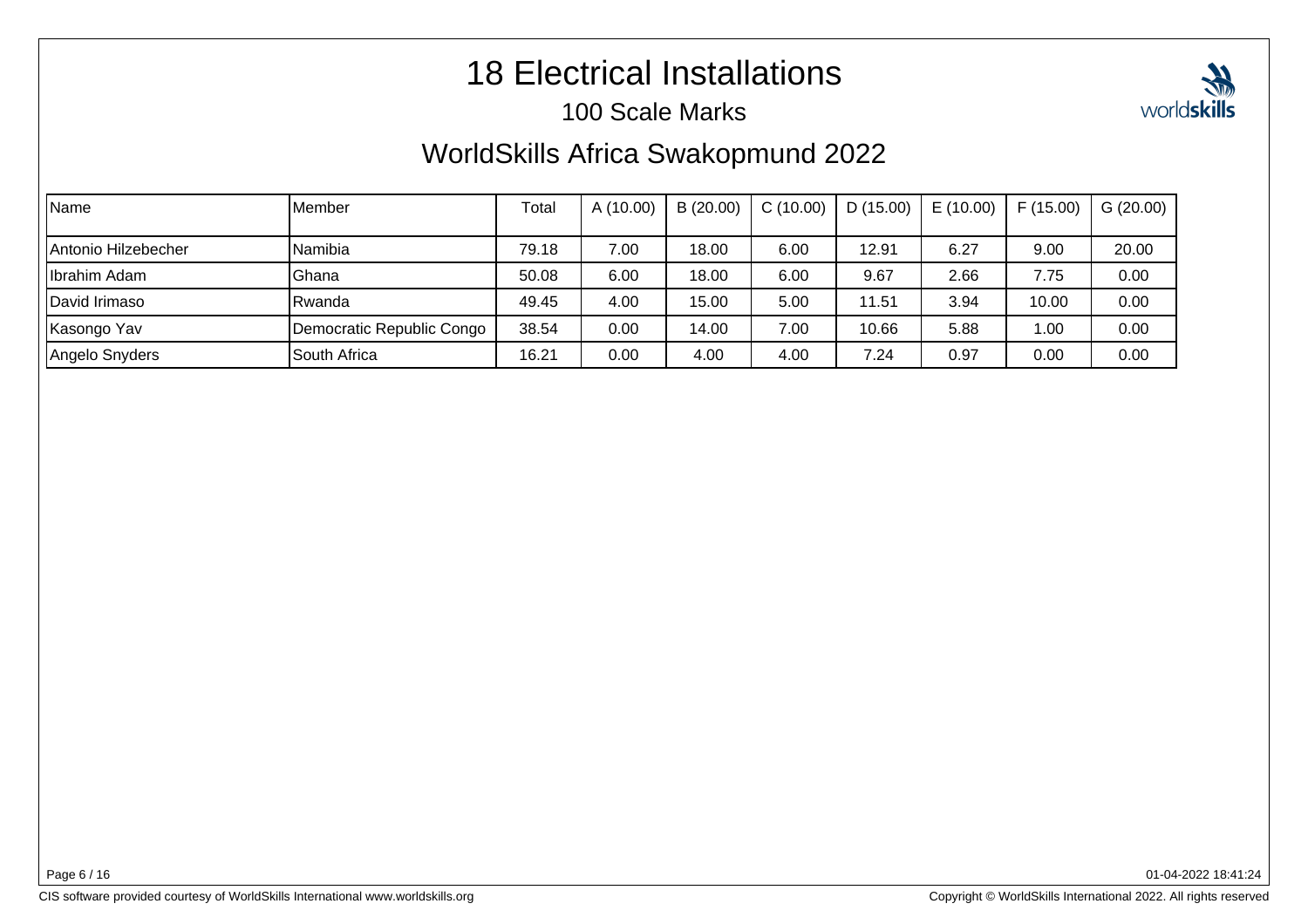# 20 Bricklaying

#### 100 Scale Marks



## WorldSkills Africa Swakopmund 2022

| <b>Name</b>              | Member                    | Total | A(20.00) | B(20.00) | C(10.00) | D(10.00) | E(20.00) | F(10.00) | G(10.00) |
|--------------------------|---------------------------|-------|----------|----------|----------|----------|----------|----------|----------|
|                          |                           |       |          |          |          |          |          |          |          |
| Lungelwa Mtetwa          | South Africa              | 71.29 | 18.20    | 9.80     | 5.20     | 7.50     | 15.35    | 6.22     | 9.02     |
| Andre Ndayishimiye       | Rwanda                    | 62.25 | 16.70    | 11.60    | 5.40     | 3.10     | 12.29    | 5.40     | 7.76     |
| Osenge Baelongandi       | Democratic Republic Congo | 60.81 | 12.50    | 10.20    | 5.80     | 6.50     | 11.12    | 6.93     | 7.76     |
| Fredrick Kasonde         | Zambia                    | 55.43 | 8.80     | 9.50     | 5.80     | 6.20     | 11.13    | 5.68     | 8.32     |
| Christian Nana Yaw Amoah | Ghana                     | 53.89 | 13.40    | 6.90     | 5.00     | 7.00     | 9.36     | 4.87     | 7.36     |
| Morenga Gerry            | Namibia                   | 53.78 | 12.10    | 7.90     | 6.80     | 5.80     | 7.17     | 6.10     | 7.91     |
| Kibwota Walter           | Uganda                    | 52.18 | 14.20    | 8.90     | 5.00     | 5.60     | 8.69     | 4.03     | 5.76     |

Page 7 / 16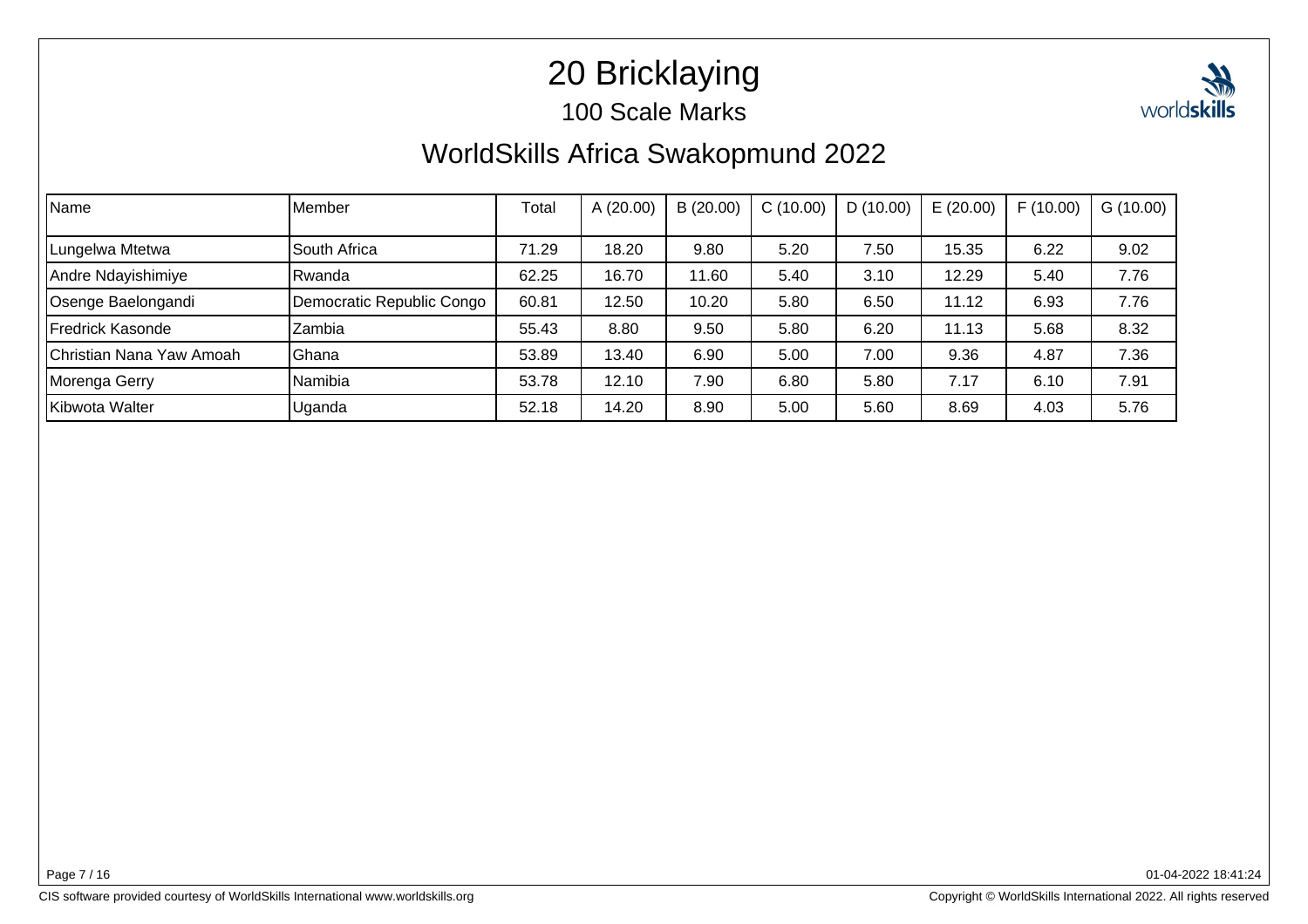# 25 Joinery

100 Scale Marks



## WorldSkills Africa Swakopmund 2022

| Name               | <b>IMember</b>            | Total | A (16.45) | B(23.30) | C(25.75) | D(16.00) | E(13.50) | F(5.00) |
|--------------------|---------------------------|-------|-----------|----------|----------|----------|----------|---------|
| Tshimanga Mpoy     | Democratic Republic Congo | 35.06 | 1.11      | 15.68    | 9.61     | 0.00     | 7.66     | 1.00    |
| Pendapala Hailundu | Namibia                   | 31.71 | 2.43      | 12.10    | 9.05     | 0.00     | 6.88     | 1.25    |
| Stephen Banda      | Zambia                    | 28.97 | 3.65      | 13.55    | 3.59     | 0.00     | 7.18     | 1.00    |

Page 8 / 16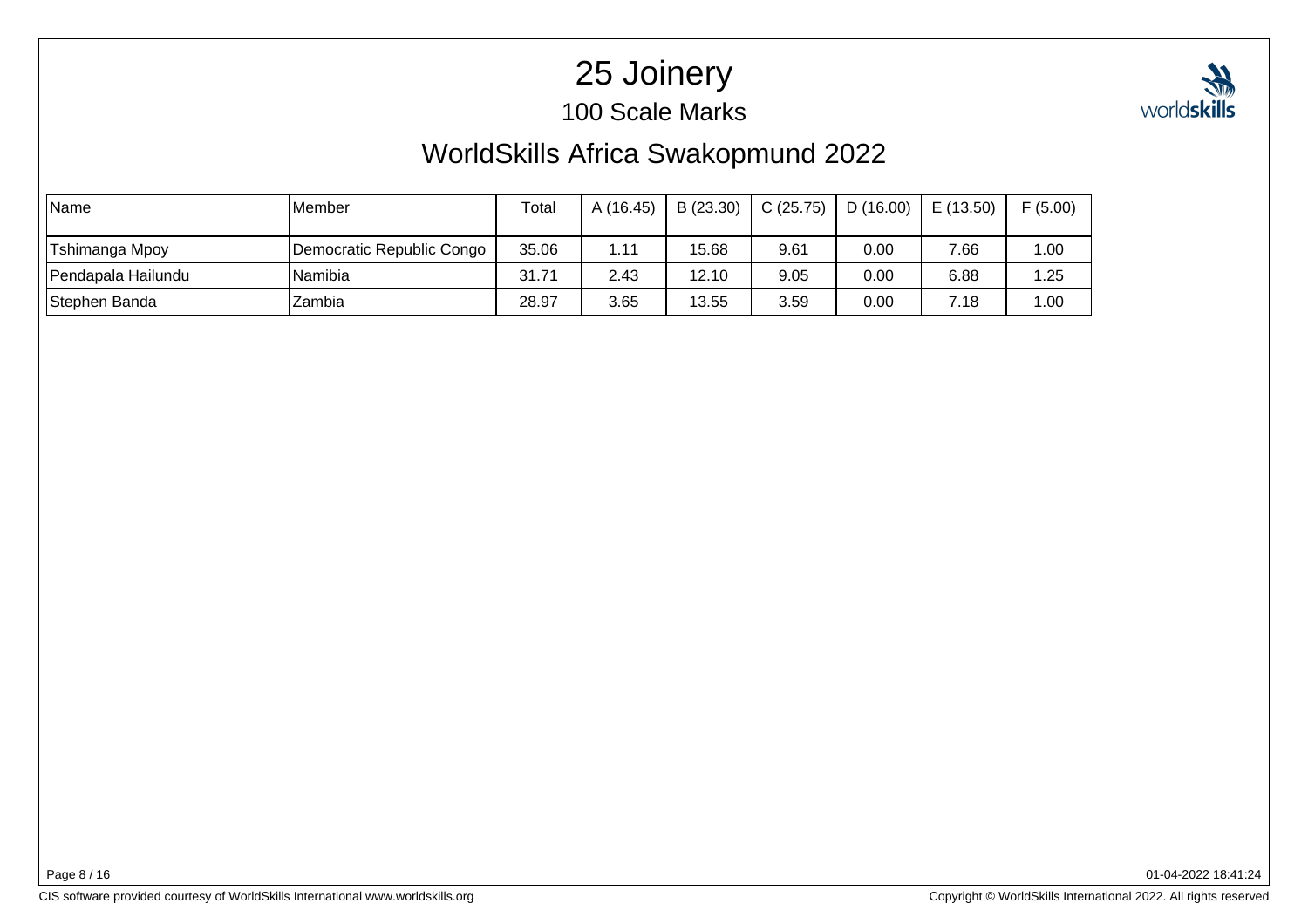## 29 Hairdressing

#### 100 Scale Marks



### WorldSkills Africa Swakopmund 2022

| Name                      | <b>I</b> Member           | Total | A (19.00) | B (18.50) | C(16.00) | D(16.00) | E(16.00) | F(14.50) |
|---------------------------|---------------------------|-------|-----------|-----------|----------|----------|----------|----------|
| Hilke Minnie              | South Africa              | 68.25 | 8.27      | 11.73     | 10.45    | 12.44    | 14.01    | 11.35    |
| INakabamb Yav             | Democratic Republic Congo | 65.41 | 12.71     | 13.49     | 9.34     | 12.66    | 10.22    | 6.99     |
| Rooinasie Andrea          | Namibia                   | 61.88 | 10.16     | 14.95     | 9.78     | 12.22    | 8.23     | 6.54     |
| IShaimawu Yakubu Mohammed | lGhana                    | 55.20 | 4.66      | 8.10      | 12.44    | 12.67    | 8.00     | 9.33     |
| Nyamata Catherine         | Uganda                    | 51.27 | 12.77     | 6.49      | 5.55     | 11.57    | 5.07     | 9.82     |

Page 9 / 16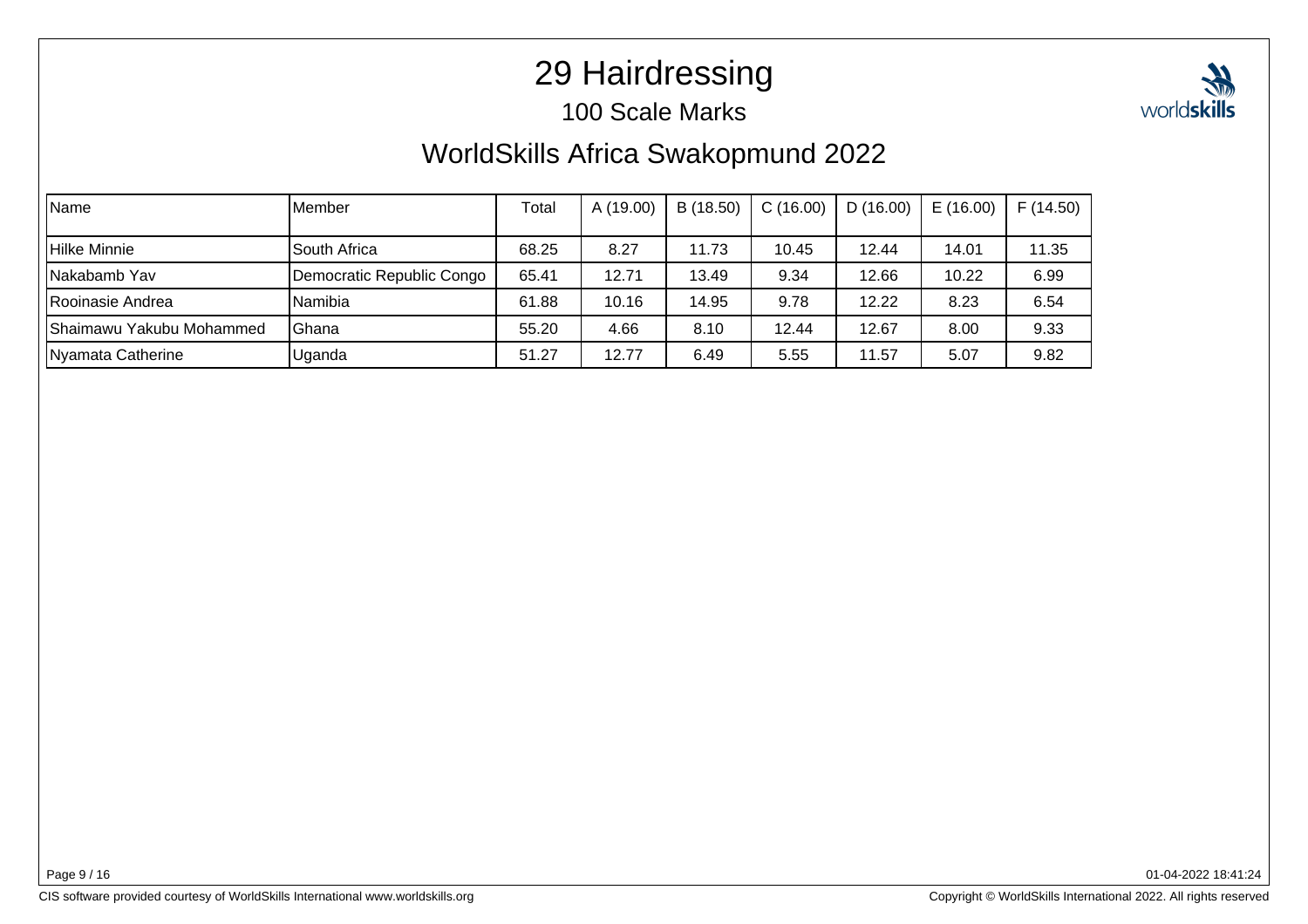# 31 Fashion Technology

100 Scale Marks

### WorldSkills Africa Swakopmund 2022

| <b>Name</b>        | lMember      | Total | A(20.00) | B(16.00) | C(12.00) | D(52.00) |
|--------------------|--------------|-------|----------|----------|----------|----------|
| Thulubheke Ncanana | South Africa | 65.89 | 13.06    | 7.30     | 8.49     | 37.04    |
| IDeladem Oko       | Ghana        | 55.08 | 7.91     | 10.02    | 5.62     | 31.53    |
| Petrina lipinge    | lNamibia     | 51.22 | 6.57     | 8.44     | 4.89     | 31.32    |
| Nahwera Unity      | Uganda       | 48.26 | 5.19     | 10.26    | 4.16     | 28.65    |

01-04-2022 18:41:24

worldskills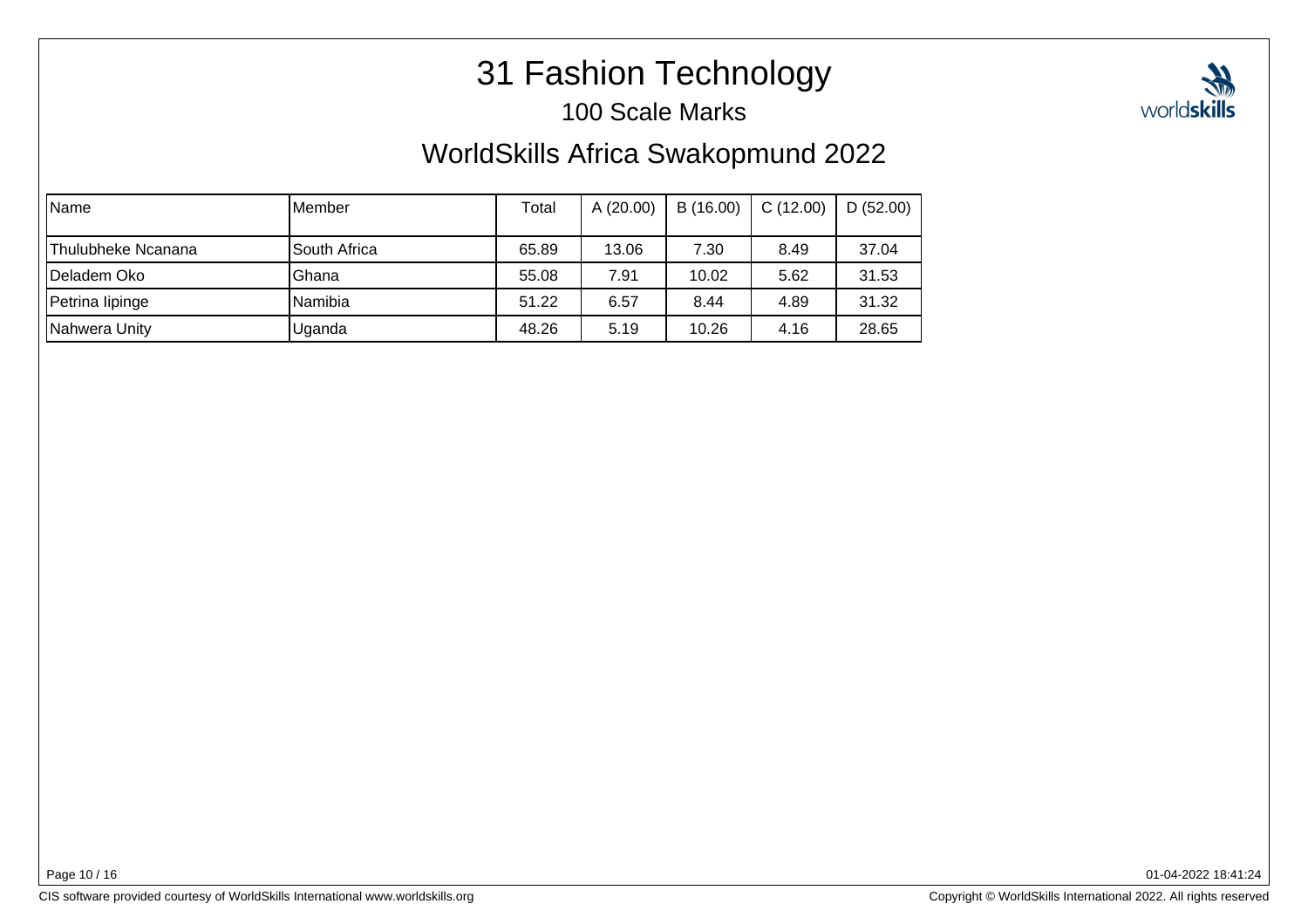# 33 Automotive Technology

#### 100 Scale Marks

### WorldSkills Africa Swakopmund 2022

| Name               | IMember                   | Total | A(20.00) | B(20.00) | C(20.00) | D(20.00) | E(20.00) |
|--------------------|---------------------------|-------|----------|----------|----------|----------|----------|
| Ceajay Bosman      | South Africa              | 69.25 | 17.20    | 18.25    | 12.90    | 18.00    | 2.90     |
| Mwandingi Fillipus | Namibia                   | 61.70 | 13.70    | 5.50     | 8.40     | 20.00    | 14.10    |
| Ilsaac Peprah      | <b>Ghana</b>              | 44.90 | 13.95    | 8.25     | 9.30     | 11.00    | 2.40     |
| Kasongo Bwalya     | Democratic Republic Congo | 29.60 | 11.50    | .50      | 3.60     | 5.00     | 8.00     |

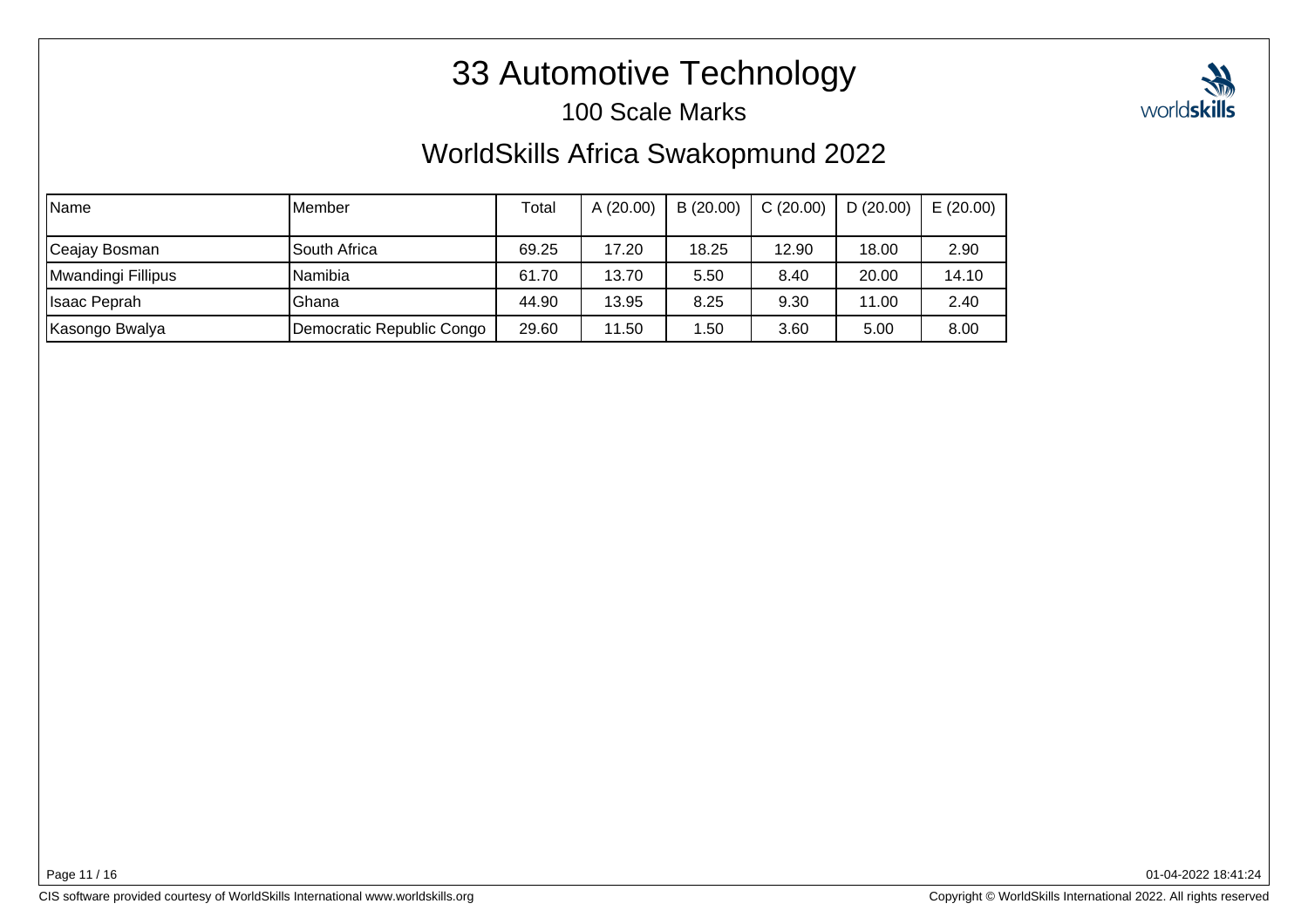# 34 Cooking

100 Scale Marks



## WorldSkills Africa Swakopmund 2022

| Name                                              | lMember      | Total | A (25.25) | B (24.25) | C(24.25) | D(26.25) |
|---------------------------------------------------|--------------|-------|-----------|-----------|----------|----------|
| Elizabeth P. T. Isai                              | Namibia      | 82.83 | 20.74     | 19.53     | 20.51    | 22.05    |
| Daivy Ramphele                                    | South Africa | 80.05 | 19.88     | 19.73     | 18.50    | 21.94    |
| Joseph Kiarie                                     | Kenya        | 77.39 | 17.98     | 19.05     | 18.42    | 21.94    |
| <b>Ozelar Ernestine Dominique</b><br>Ratsimbazafy | Madagascar   | 76.47 | 17.54     | 19.73     | 17.84    | 21.36    |
| Uonathan Larmie Gabriel                           | Ghana        | 76.35 | 18.51     | 18.57     | 16.88    | 22.39    |

Page 12 / 16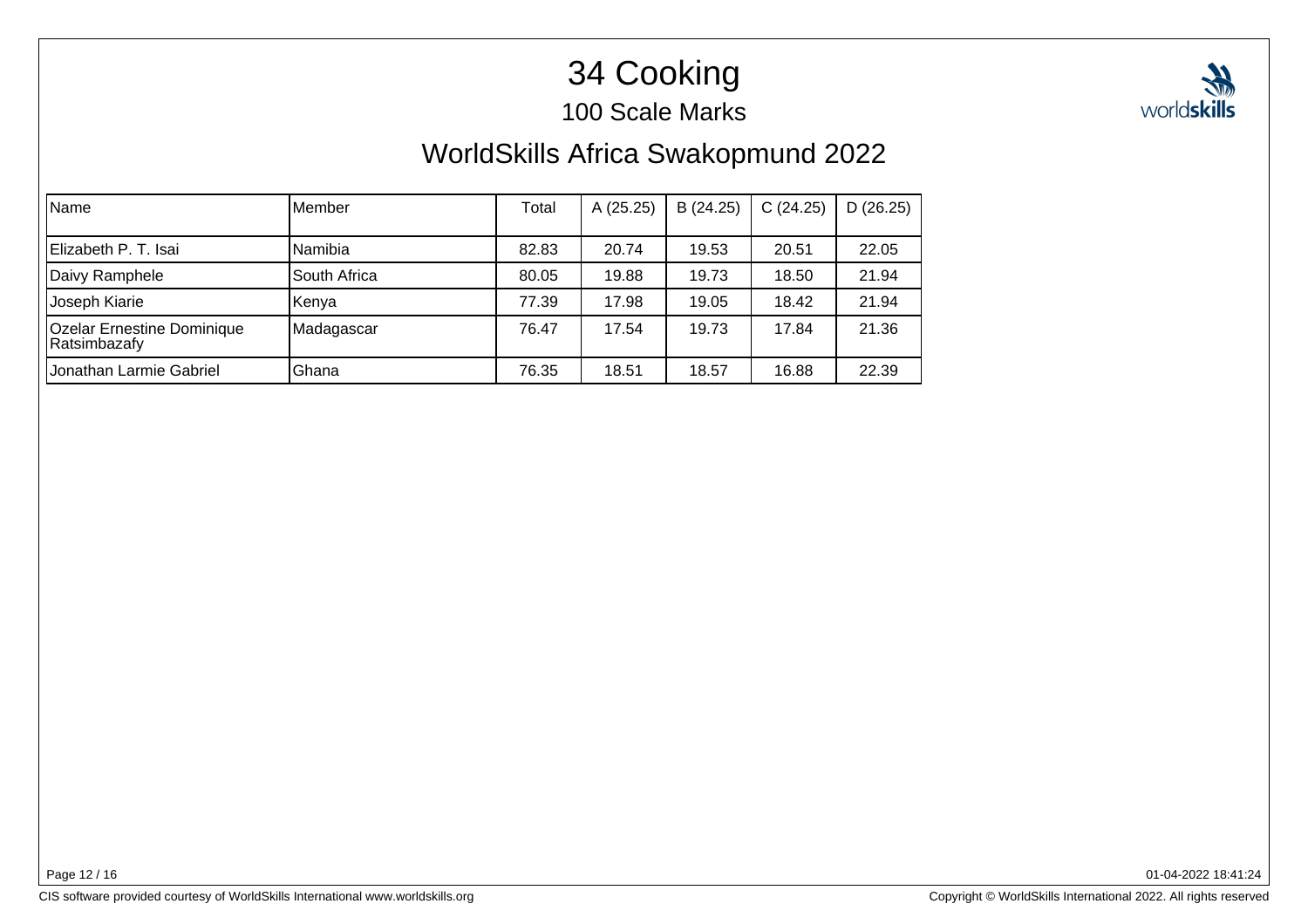## 35 Restaurant Service

#### 100 Scale Marks

### WorldSkills Africa Swakopmund 2022

| Name                     | lMember                   | Total | A(25.00) | B(25.00) | C(25.00) | D(25.00) |
|--------------------------|---------------------------|-------|----------|----------|----------|----------|
| Shradha Shah             | Kenya                     | 75.30 | 18.52    | 20.00    | 18.37    | 18.41    |
| Alisoa Gaëlle Wohlhauser | Madagascar                | 68.00 | 16.66    | 18.29    | 16.39    | 16.66    |
| Mugerwa Husama           | Uganda                    | 65.10 | 16.24    | 15.84    | 16.82    | 16.20    |
| Mbuyamba Mujinga         | Democratic Republic Congo | 60.89 | 16.09    | 14.90    | 15.89    | 14.01    |
| Dieketseng Masukela      | South Africa              | 58.10 | 14.77    | 14.28    | 13.11    | 15.94    |

Page 13 / 16

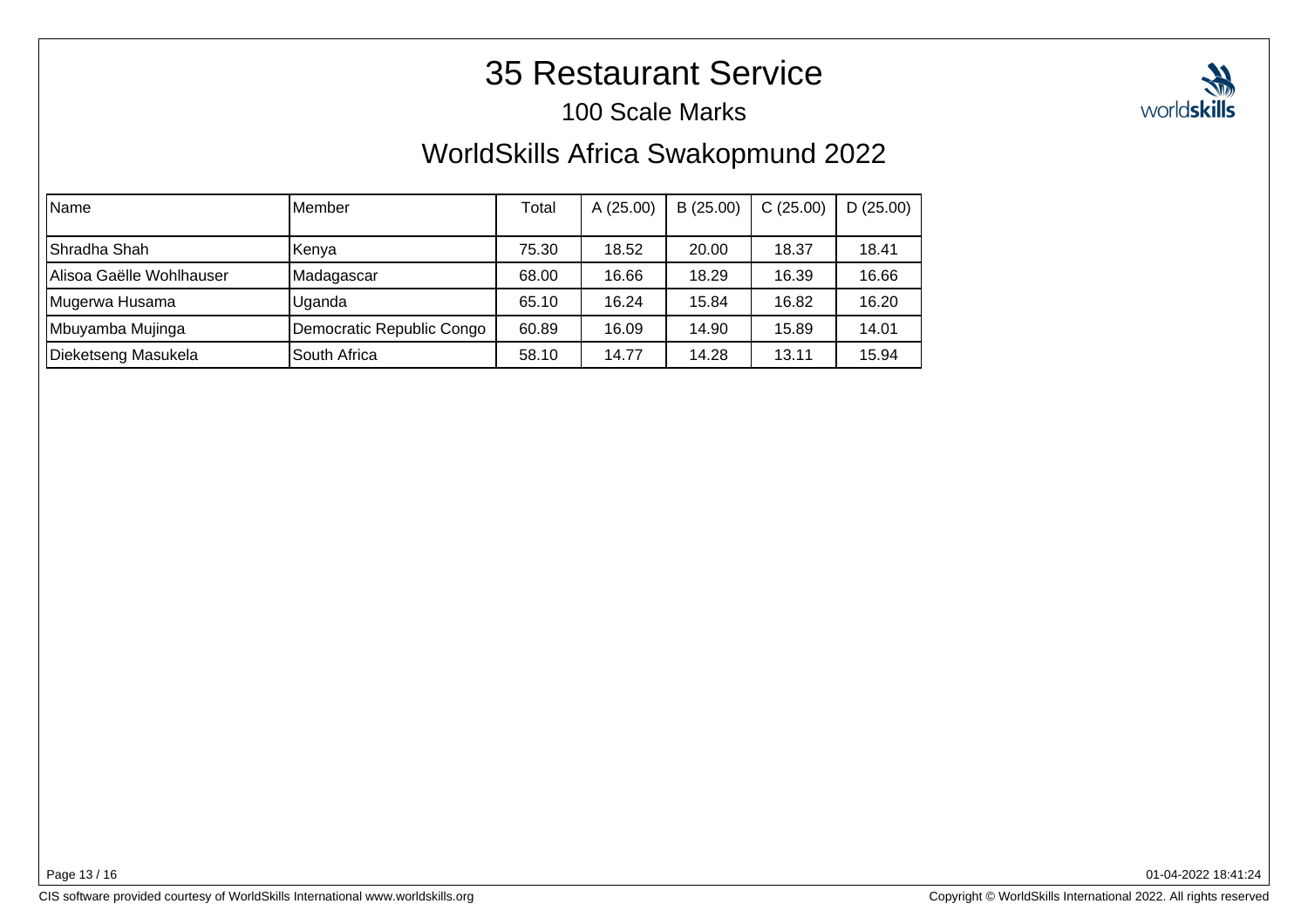# 38 Refrigeration and Air Conditioning

#### 100 Scale Marks



### WorldSkills Africa Swakopmund 2022

| <i>Name</i>           | <b>Member</b> | Total | A(21.00) | B (17.00) | C(9.00) | D(21.00) | E(27.00) | H(5.00) |
|-----------------------|---------------|-------|----------|-----------|---------|----------|----------|---------|
| ISakaria Hofni        | Namibia       | 51.55 | 12.55    | 10.50     | 5.00    | 12.50    | 6.00     | 5.00    |
| Mogamed Azzaam Isaacs | South Africa  | 33.31 | 10.06    | 8.75      | 5.50    | 3.50     | 0.50     | 5.00    |

Page 14 / 16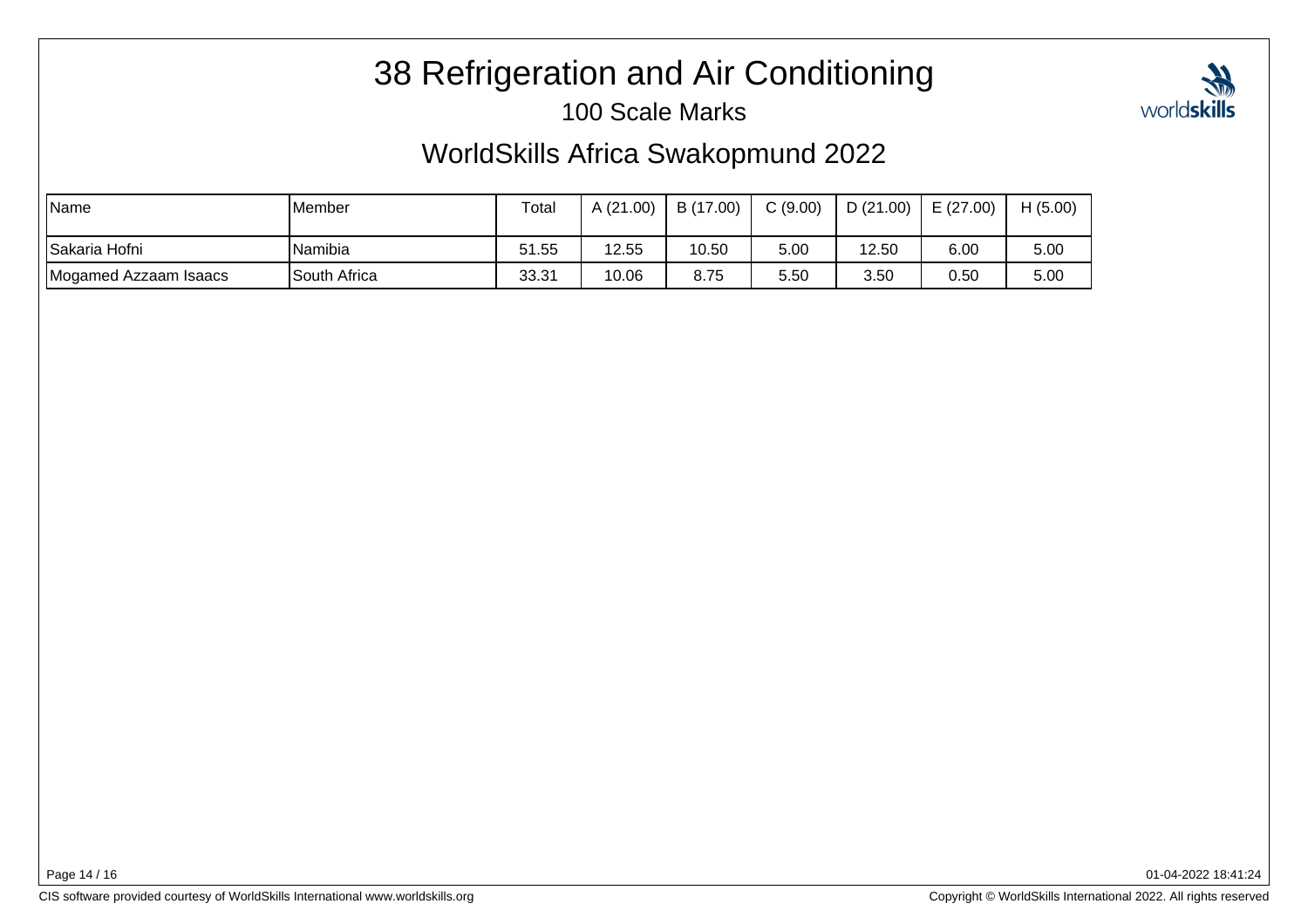# 55 Water Technology

100 Scale Marks

### WorldSkills Africa Swakopmund 2022

| <b>Name</b>            | IMember      | Total | A (18.00) | B (40.00) | C(14.00) | D(28.00) |
|------------------------|--------------|-------|-----------|-----------|----------|----------|
| Fhatani Libago         | South Africa | 60.16 | 13.77     | 19.89     | 11.00    | 15.50    |
| Muhamubi Reyeen Sizuka | INamibia     | 48.23 | 7.90      | 21.33     | 10.06    | 8.94     |

01-04-2022 18:41:24

worldskills